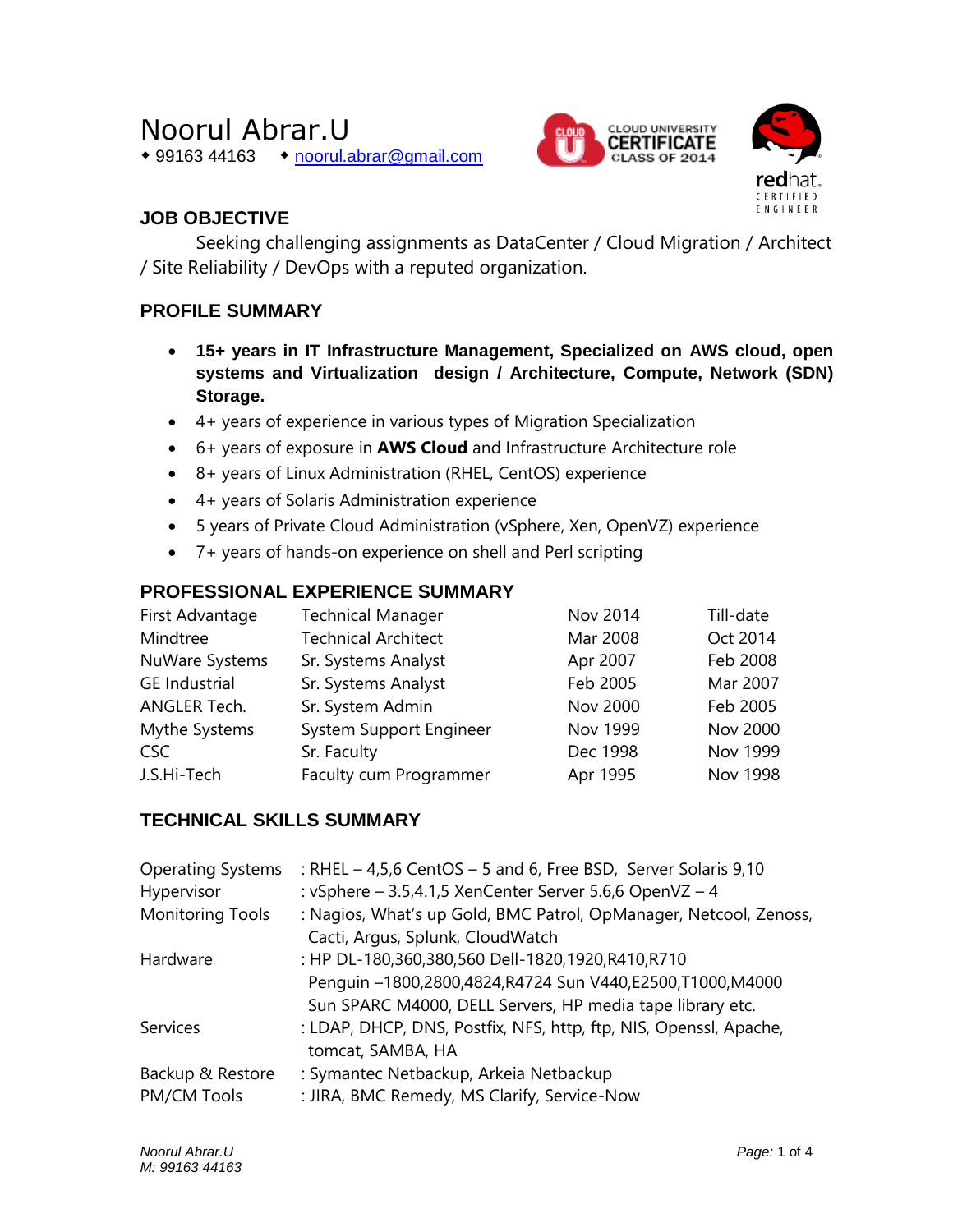| <b>Build Tools</b> | : Chef, Puppet, Jenkins               |
|--------------------|---------------------------------------|
| High Availability  | : Container, Kubernetes, Mesos,       |
| Repo               | : JIRA-SVN, Collabnet-TeamForge, Git  |
| CI / CD Tools      | : Jenkins, Terraform, Ansible, Docker |

#### **CERTIFICATION SUMMARY**

- Cloud University Certified
- Red Hat Linux Certified Engineer (RHCE)
- Six Sigma Green Belt Certified, Gold Club Member
- Certified Life Saver (ERT)
- ISO 9001 Professional Auditor

#### **ORGANISATIONAL EXPERIENCE**

**First Advantage.** Technical Manager (Nov 2014 - Present)

- Leading a global IT team managing Tier1 applications. Focusing on reducing cost, increasing availability and improving process with automation and continues improvements.
- Managing monitoring and automating L1 task. Real-time dashboards
- Proposed my design or design changes to leadership team for better performance and availability, my secret of success was supporting data on ROI.
- Worked with jira and Confluence team to improve the system.
- Coordination with Global IT team, procurement team and stake holders makes the overall on-schedule progress.
- Architect and design of DR and HA from POC to production implementation, with support.
- Automation, monitoring and continues improvements of Dev, QC and prod environment.
- Migration of customers during datacenter consolidation with legacy IBM Connect Direct and Connect Enterprise product.
- Mentoring, recruitment, team management with real passion for and good understanding of Continuous Integration and Continuous Delivery (CICD) and process.
- Worked on large and complex datacenter consolidation with scope of application as well as infrastructure.
- Good understanding of tooling automation requirements ends to end from functional to technical level
- Provided technical IT expertise, and assist in the selection of new hardware and software platforms which assists in attaining the enterprise architecture goals.

#### **Awards:**

- Star Performer Award
- Result Focused Award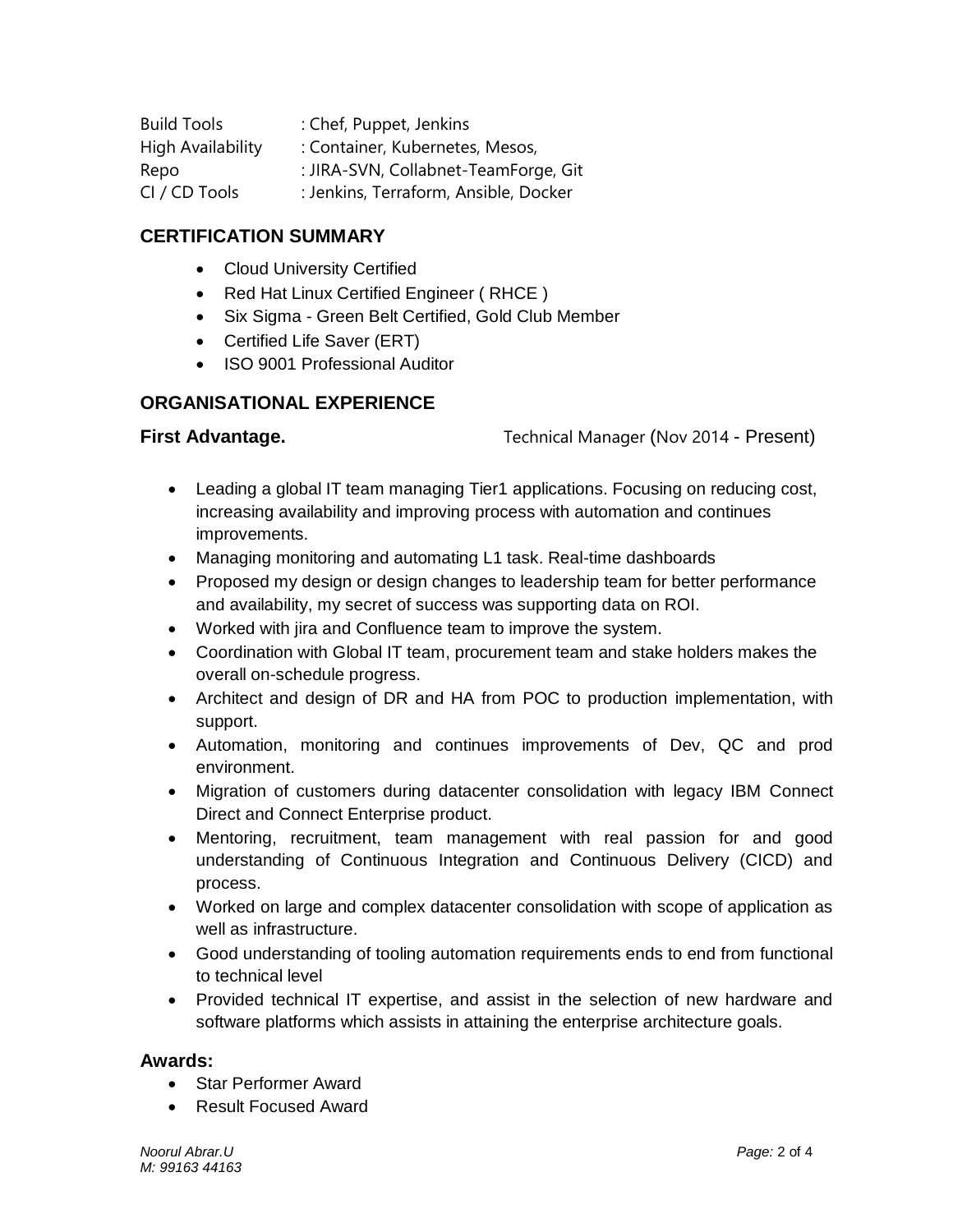#### **MindTree Ltd.** Technical Manager – Architect (Mar 2008 – Nov 2014)

#### *Technical Architect (Sep 12 – Nov 2014)*

- Complex Monitoring Solution for largest Retail Chain Customer.
- End user infrastructure management experience (end-to-end).
- Various migrations which includes on premise server to amazon cloud.
- Open system to AWS cloud migration, it was a challenge due to tight deadline with huge data.
- Migration from mainframe to open system for mission critical flight planning application.
- Mainframe to Solaris Migration Involved in complete migration for SITA Flight planning application
- Design of HA for SITA Flight Operation
- BA / pre-sales experience in requirement gathering, solution design / presentation and proposal building for customers across all verticals.
- Successfully completed several cloud migration and consulting engagement.
- Design and Implementation of Backup solution for Enterprise clients
- Experience in providing response to RFPs, RFIs, Prepare SoWs, Provide Solutions to the Clients, Infrastructure sizing
- Experience with large datacenter clients like SITA, GE, AxA, Yahoo etc.
- Good Understanding of Server, Storage, Systems and Application Architecture with ITIL background
- Infrastructure technical consulting experience for both internal and external customers.
- Subject Matter expert for the Cloud and high availability requirements
- Performance/Capacity Management of Sun Spark, UNIX and Linux Systems.
- SLA commitment, review and improvement by automation, shift-left etc.
- Fluency in scripting (Perl, Korn Shell, Bourne Shell) and the ability to design and write operating system and platform utilities
- Experience in writing technical documentation for KA / KT and customer deliverables etc.
- Proactive approach to system maintenance and problem avoidance.

#### *SME - Yahoo (Jan 10 – Sep 12)*

Responsible in managing various systems including display apps and various email marketing. Analyzing the improvement area to reduce incidents – suggesting with statistical data before and after implementation – Incident handling and postmortem – team management are the day today activity. OS Migration, Grid migration, Data center consolidation, upgrading monitoring system and scaling the system are the projects executed.

*Award:* Yahoo Bravo – For having a positive can-do attitude.

*Technical Manager (Mar 08 – Dec 09)*